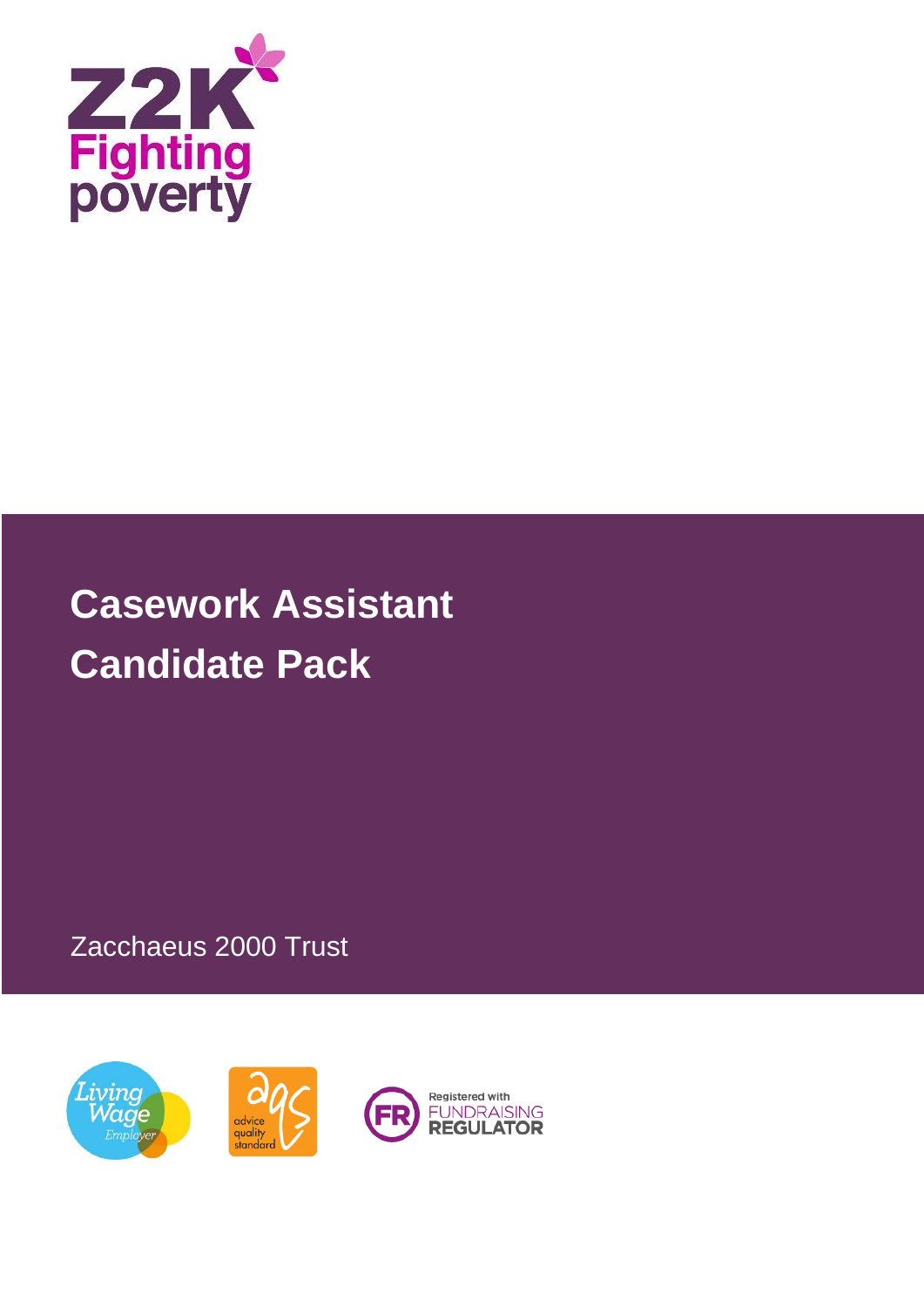

# **Job Description**

**Responsible to**: Casework Manager **Hours of Work**: 35 hours a week **Salary**: £24,982 **Contract Type**: Permanent (following successful probation period) **Holidays**: 28 days plus bank holidays **Location**: Victoria (with hybrid working options) **Pension**: Up to 5% matched employer contribution

# **About the role**

This is an exciting opportunity to join our dynamic and committed advice services team. The post holder will provide casework support to advisors in our casework team and our Pro Bono Project Co-ordinator. This role will support the day to day running of our casework services and the co-ordination and administration of our Pro Bono Project. The post-holder will engage with our clients on a daily basis and have the opportunity to assist them with form filling. This entry level role is the ideal opportunity to gain experience and insight into social welfare advice and casework.

# **About You**

We are looking for a highly organised and proactive individual with an interest in social welfare advice and support. You will demonstrate excellent communication and interpersonal skills, have a commitment to working with communities who are highly disadvantaged and a passion for helping people to overcome homelessness and poverty. You will have excellent IT skills & experience working with Microsoft office and other cloud-based software, a great telephone manner and strong admin skills. You may have experience utilising Customer Relationship Management/Casework Management systems. You will have the ability to work with service users empathetically and have a willingness to try new tasks and support the wider team with policy work and online communication. From time to time you may be asked to work outside of usual working hours.

*Z2K is an equal opportunity employer. People with lived experience of poverty, from Black, Asian and minority ethnic backgrounds, LGBTQIA+ individuals and people with disabilities are strongly encouraged to apply. We welcome evidence of experience from both work and non-work settings such as volunteering and personal life.*

*We rely on your voluntary participation to enable us to monitor the impact of our equal opportunities policy and encourage all applicants to complete the Equalities Monitoring form in the How [To Apply](#page-3-0) section of this pack.*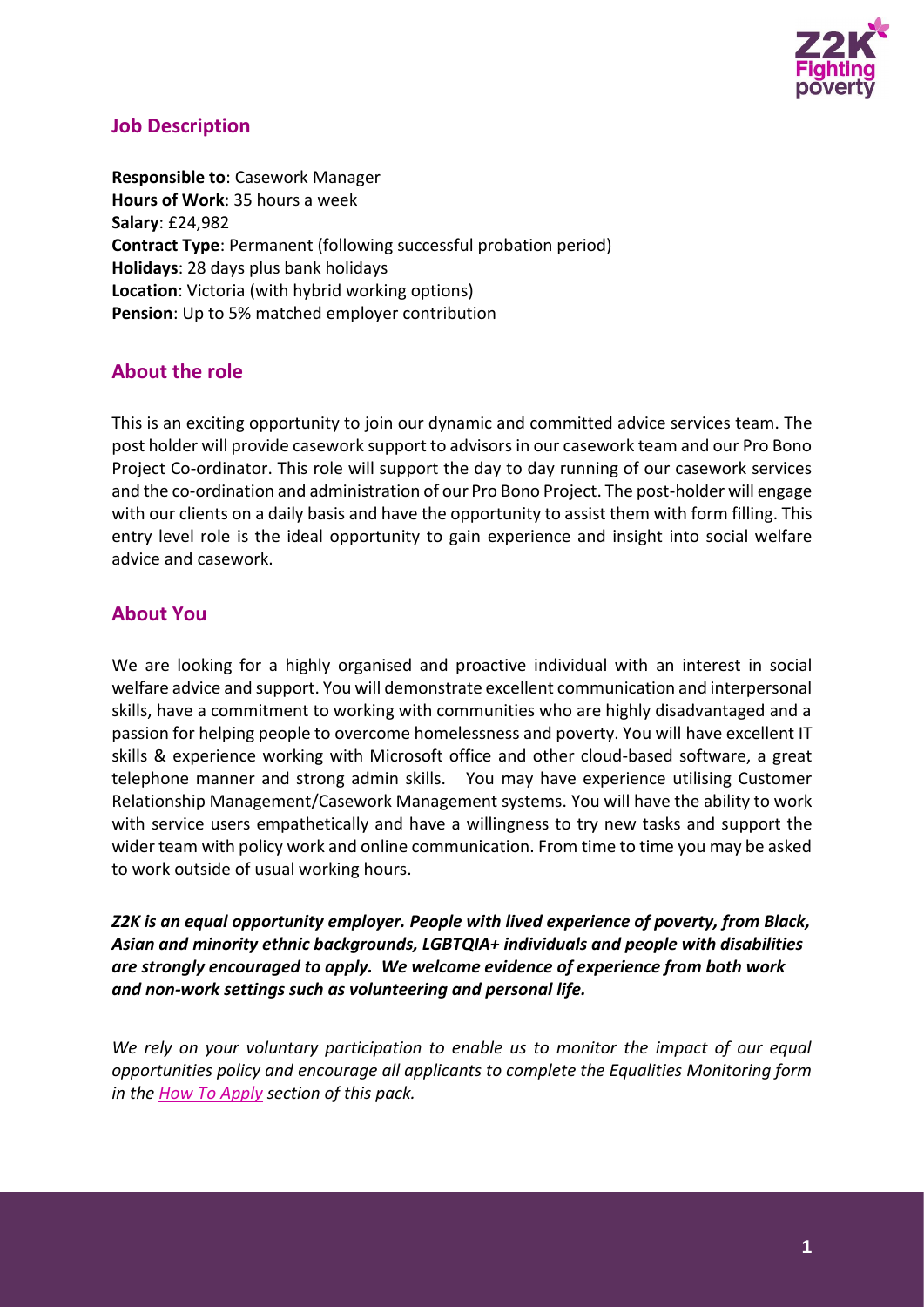

# **Main Duties and Responsibilities**

#### **1. Casework and Casework Support**

- 1.1. To manage all incoming referrals into the Pro-bono project, assess their suitability for the project and liaise with referrers.
- 1.2. Contacting referral organisations and clients to ensure they have provided the appropriate information and documents.
- 1.3. Support the project co-ordinator to present cases that do not meet the project requirements to the casework team at weekly triage meetings, manage internal referrals to the casework team, and signpost referrers and clients to alternative provisions where Z2K is unable to assist.
- 1.4. Manage all internal and external referrals for our form filling service. Liaise with our pro-bono volunteers, allocate cases and support the project co-ordinator to keep clients up to date with the progress of their case.
- 1.5. Support the day to day running of the casework team including; processing incoming and outgoing post, managing the enquiries email box, taking delivery of client documents, answering the telephone and taking messages and scanning and electronic filing of client documents.
- 1.6. Open and close cases on the case management system, send out closure letters, advice sheets, record financial benefits and outcomes achieved.
- 1.7. Collate and record the project and wider casework team's use of external interpreting services and grant applications.
- 1.8. Any other administrative tasks as identified from time to time.

#### **2. Commitment to Policies**

2.1. The postholder shall at all times have due regard for the aims and principles of Z2K, comply with all policies and procedures and work within professional boundaries maintaining safety and appropriate confidentiality at all times.

#### **3. Learning and Professional Development**

- 3.1. Identify learning and development needs in conjunction with your line manager; Willingness to develop knowledge, skills and undertake appropriate training in line with learning and development plans.
- 3.2. Attend and contribute to support and supervision and appraisal meetings with the line manager, to further own development.

#### **4. Other**

- 4.1. Develop and maintain good working relationships with colleagues, sharing information and making a positive contribution; Participate in casework and wider team meetings.
- 4.2. Willingness to take a flexible and adaptable approach to service delivery, including working outside of normal office hours on occasion when required. The staff TOIL policy will apply.
- 4.3. Willingness to work at the Z2K office, remotely and at outreach venues as required.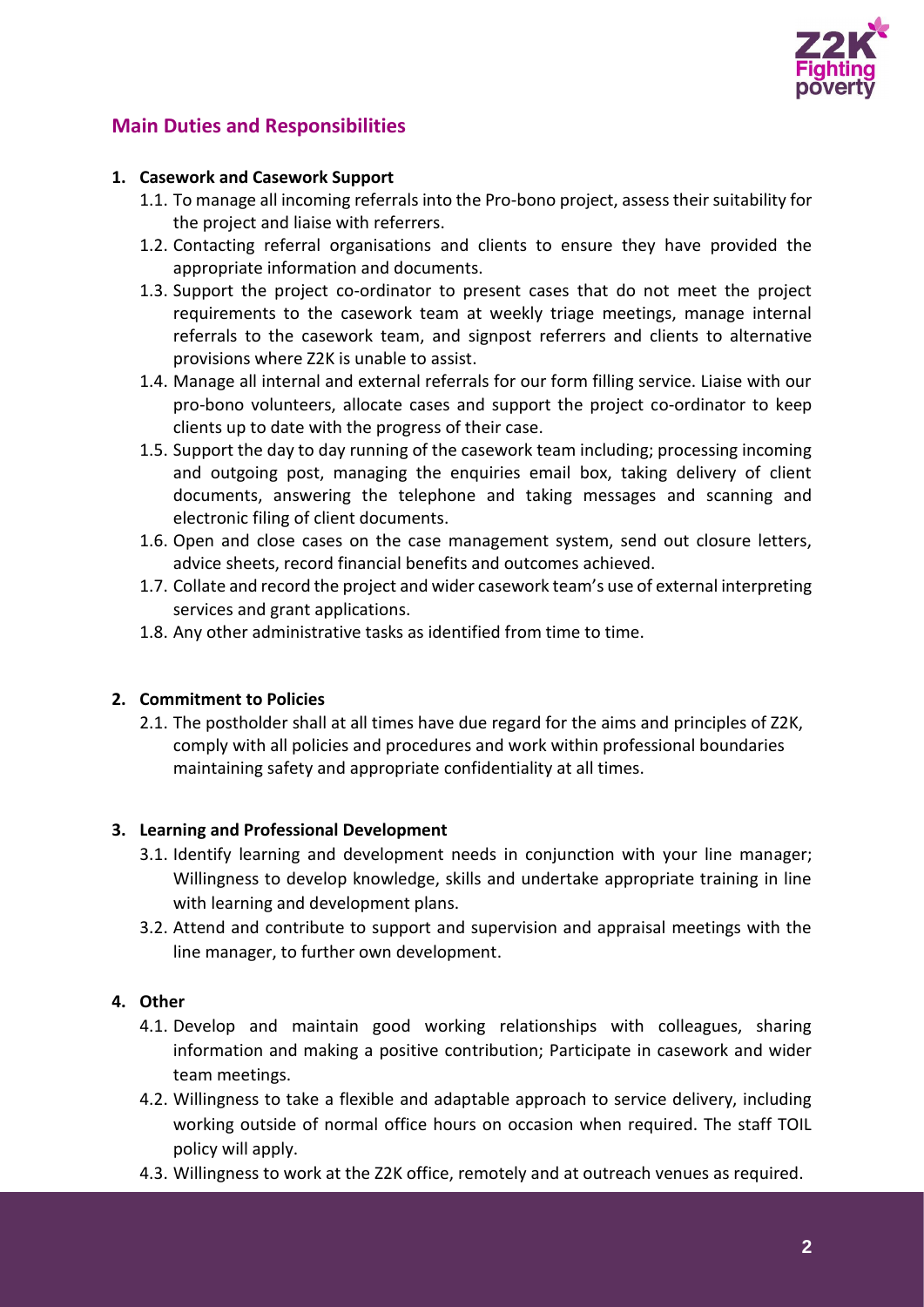

4.4. Undertake other duties as may be required.

# **Person Specification**

<span id="page-3-0"></span>

| <b>Qualification</b>                                                                                                                                 | <b>Essential</b> | <b>Desirable</b> |
|------------------------------------------------------------------------------------------------------------------------------------------------------|------------------|------------------|
| Business Admin/Customer Service NVQ Level 2 or equivalent                                                                                            |                  |                  |
| <b>Experience</b>                                                                                                                                    | <b>Essential</b> | <b>Desirable</b> |
| Voluntary or paid experience of providing benefits advice or<br>support                                                                              |                  |                  |
| Experience of assisting clients with benefit form filling, mandatory<br>reconsiderations or tribunal representation                                  |                  |                  |
| Experience in administration support functions and processes                                                                                         | $\checkmark$     |                  |
| <b>Knowledge, Skills and Ability</b>                                                                                                                 | <b>Essential</b> | <b>Desirable</b> |
| Some knowledge and understanding of the welfare benefits /<br>housing system or willingness to learn                                                 | ✓                |                  |
| A disciplined approach to record keeping, data protection and<br>confidentiality                                                                     |                  |                  |
| Excellent written and verbal communication skills                                                                                                    | ✓                |                  |
| Well organised in maintaining communication with internal<br>colleagues, external partners and organisations.                                        |                  |                  |
| Excellent working knowledge of IT packages, and the ability to use<br>IT to maintain databases, record case notes and outcomes, and<br>write reports |                  |                  |
| <b>Values</b>                                                                                                                                        | <b>Essential</b> | <b>Desirable</b> |
| A commitment to working in, and contributing to, the ethos of an<br>anti-poverty charity                                                             |                  |                  |
| A genuine commitment to equal opportunities and ability to<br>incorporate this into all aspects of your work.                                        |                  |                  |
| A commitment to supporting colleagues and working as a team.                                                                                         |                  |                  |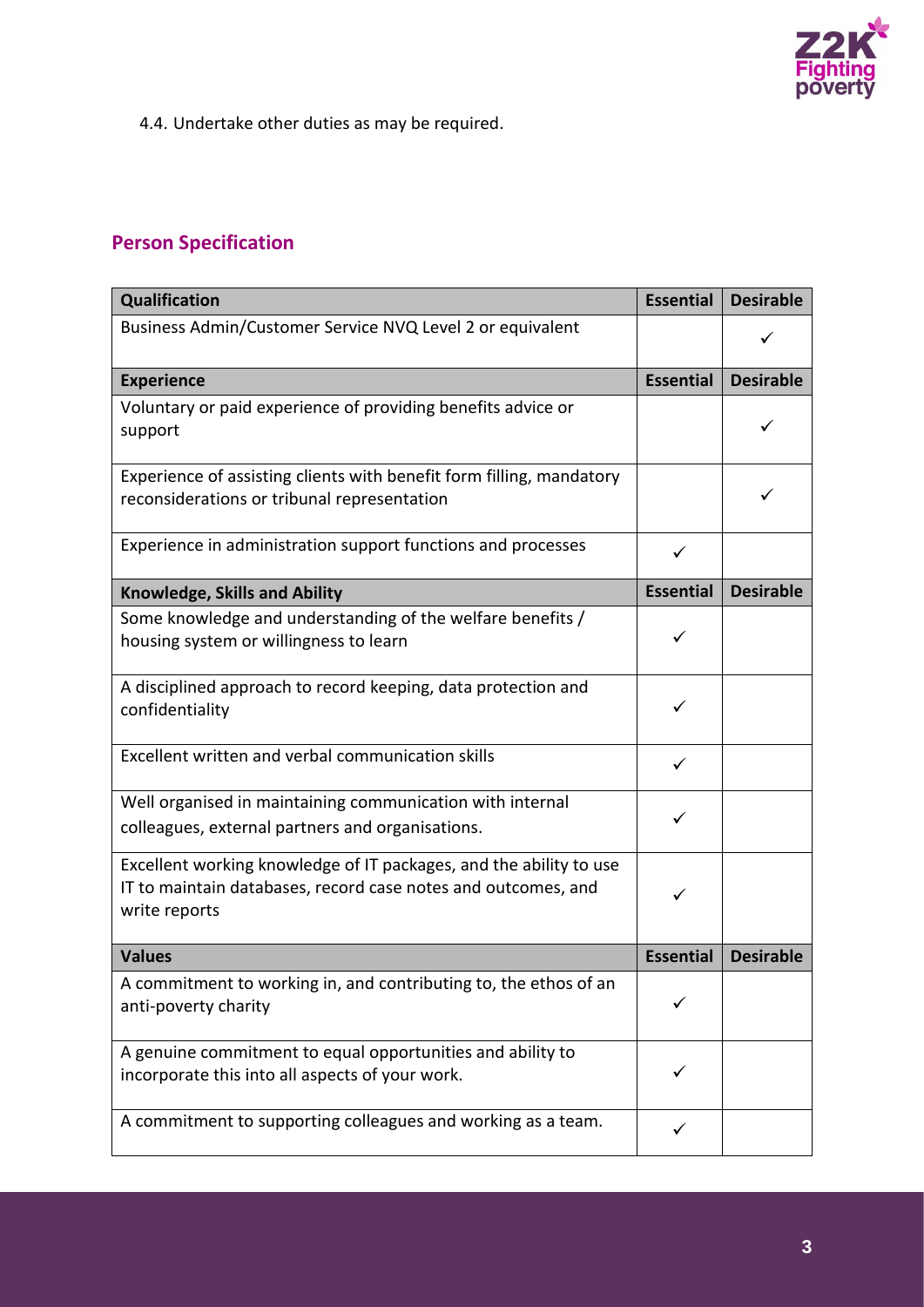

# **About Zacchaeus 2000 Trust (Z2K)**

Z2K's vision is that no individual in the UK should be living in poverty. We believe that adequate income and secure housing are key to creating a more equal society where everyone has the chance to lead a stable and dignified life. We work with people in London to solve their social welfare legal issues, with a focus on social security and housing matters, and we use the evidence from our casework to campaign to change policy and practice that drives injustice. Embedded at the heart of Z2K is our client-centred approach and our work to ensure the voices and views of people with lived experience are heard by decision-makers.

We work with a diverse range of people across London who are eligible for Social Security benefits and prioritise those who are most vulnerable. A large proportion of our clients are from black and minoritised communities and/or have a disability, mental or physical health condition. We take a holistic approach to casework, working with clients to resolve their social security and housing issues, provide wraparound support, and facilitate access to other services. Our award-winning Pro-Bono project handles social security benefit appeals to the First Tier Tribunal in relation to Employment and Support Allowance (ESA), Universal Credit (UC) and Personal Independence Payment (PIP) decisions as well as form filling support for benefit applications and reviews for our most vulnerable clients. Our Pro-Bono Project is supported by volunteers from corporate law firms and University law students. We work closely with other independent advice services and law centres as well as legal aid lawyers and a range of law firms. In 2021, we supported 1106 people with 1,744 cases.

For further information about Z2K, please [visit our website.](https://www.z2k.org/)

# **Our Team**

Our team of seventeen committed and dynamic staff members work across Operations, Advice and Casework Services, and Policy and Campaigns. The Advice and Casework team, led by the Director of Advice Services, currently comprises Casework Manager, Tribunals Project Co-ordinator, four Caseworkers, and a Casework Assistant. We are also supported by a wide range of dedicated and enthusiastic volunteers who work across our projects and services.

# **Employee Benefits**

We offer a range of employee benefits including generous annual leave entitlement, a matched pension contribution up to 5% of salary, life insurance and income protection for all employees, an employee assistance programme providing a range of services and support, and training and development opportunities to continue your professional development. As an inclusive employer, we consider flexible working arrangements in line with organisational requirements.